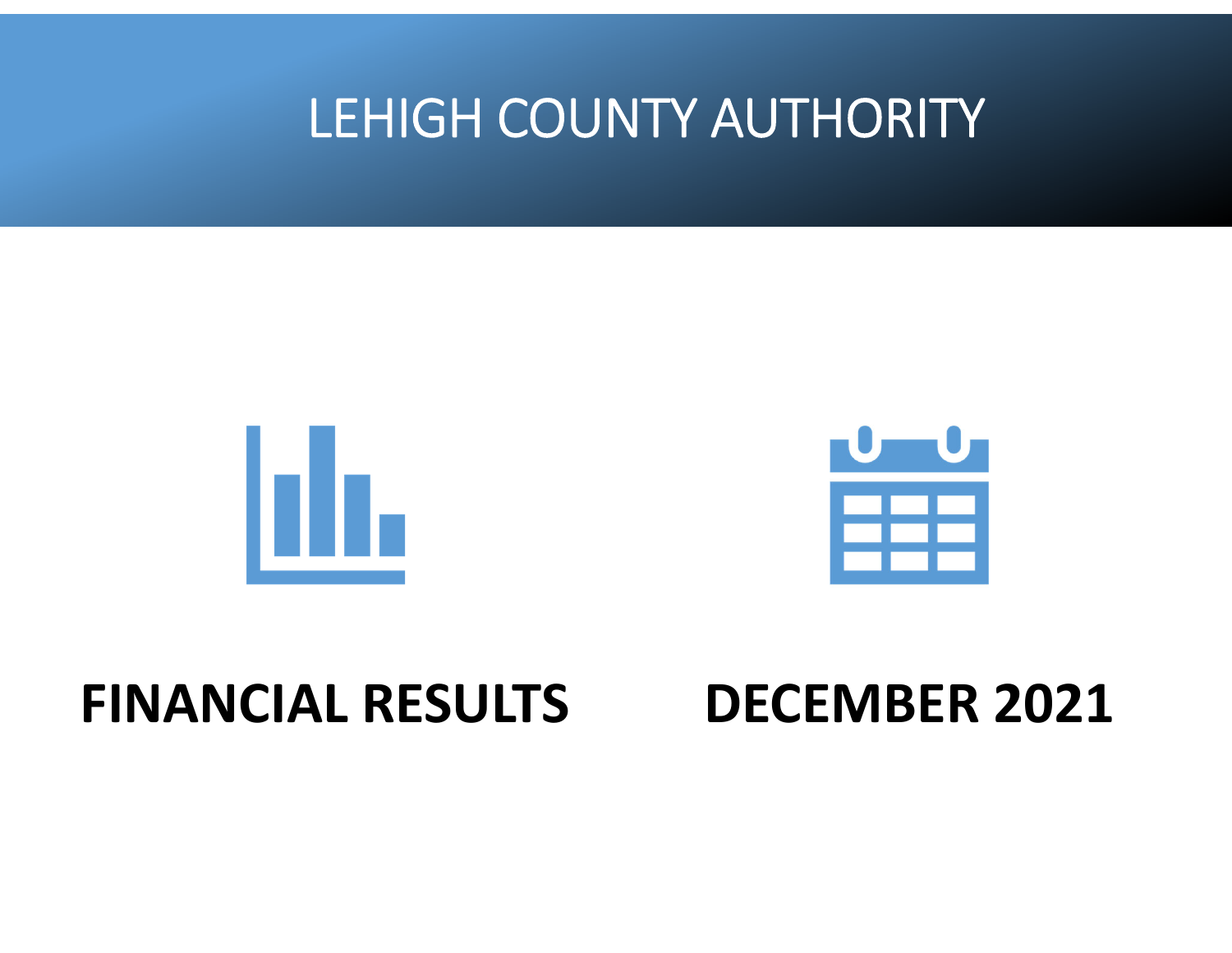#### **SUMMARY FIGURES**

| <b>MONTH</b>                       |               |               |               |  |
|------------------------------------|---------------|---------------|---------------|--|
| <b>DECEMBER 2021</b>               | <b>Actual</b> | Q4 FC         | <b>FC Var</b> |  |
| <b>Income Statement</b>            |               |               |               |  |
| <b>Suburban Water</b>              | (252, 109)    | (324, 382)    | 72,273        |  |
| Suburban Wastewater                | (410,988)     | (349, 289)    | (61, 698)     |  |
| <b>City Division</b>               | (1,962,207)   | (2,887,066)   | 924,858       |  |
| <b>Total LCA</b>                   | (2,625,304)   | (3,560,737)   | 935,433       |  |
|                                    |               |               |               |  |
| <b>Cash Flow Statement</b>         |               |               |               |  |
| <b>Suburban Water</b>              | (833, 011)    | (626, 813)    | (206, 198)    |  |
| Suburban Wastewater                | (1,992,712)   | (1,694,366)   | (298, 346)    |  |
| <b>City Division</b>               | (5,041,725)   | (5,916,004)   | 874,279       |  |
| <b>Total LCA</b>                   | (7,867,448)   | (8, 237, 182) | 369,735       |  |
|                                    |               |               |               |  |
| <b>Debt Service Coverage Ratio</b> |               |               |               |  |
| <b>Suburban Water</b>              | 0.52          | (0.05)        | 0.57          |  |
| Suburban Wastewater                | 3.51          | 4.23          | (0.72)        |  |
| <b>City Division</b>               | 0.05          | (0.57)        | 0.62          |  |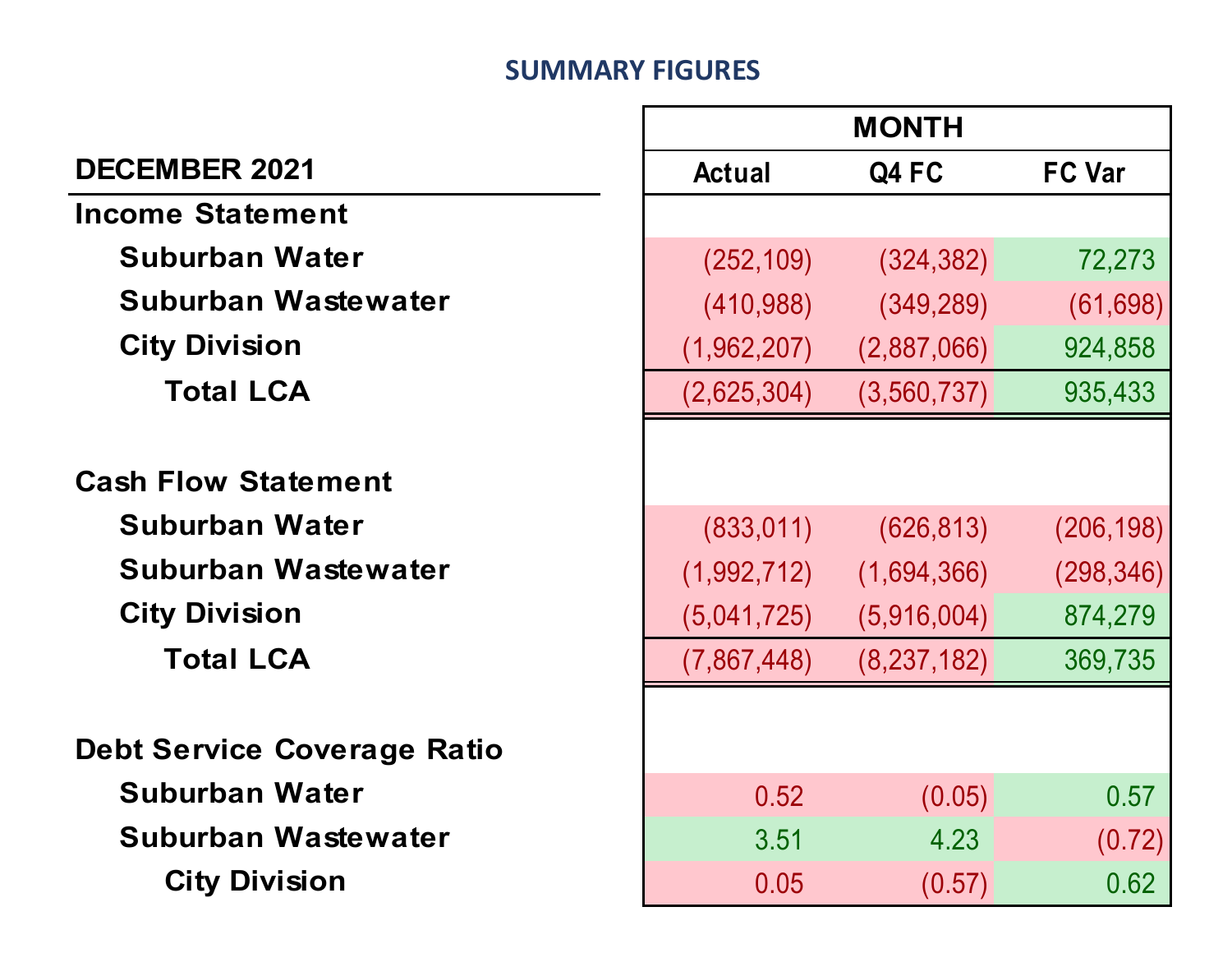#### **SUMMARY FIGURES**

Г

|                                    | <b>YEAR TO DATE</b> |               |               |
|------------------------------------|---------------------|---------------|---------------|
| <b>DECEMBER 2021</b>               | <b>Actual</b>       | Q4 FC         | <b>FC Var</b> |
| <b>Income Statement</b>            |                     |               |               |
| <b>Suburban Water</b>              | 1,989,245           | 1,502,211     | 487,034       |
| Suburban Wastewater                | (406, 566)          | (525, 254)    | 118,688       |
| <b>City Division</b>               | 3,957,634           | 3,008,304     | 949,330       |
| <b>Total LCA</b>                   | 5,540,313           | 3,985,261     | 1,555,051     |
|                                    |                     |               |               |
| <b>Cash Flow Statement</b>         |                     |               |               |
| <b>Suburban Water</b>              | (2,775,261)         | (3, 179, 748) | 404,487       |
| Suburban Wastewater                | (951, 737)          | (645, 994)    | (305, 743)    |
| <b>City Division</b>               | 9,094,924           | 8,156,632     | 938,292       |
| <b>Total LCA</b>                   | 5,367,926           | 4,330,890     | 1,037,036     |
|                                    |                     |               |               |
| <b>Debt Service Coverage Ratio</b> |                     |               |               |
| <b>Suburban Water</b>              | 3.77                | 3.46          | 0.31          |
| Suburban Wastewater                | 6.50                | 6.31          | 0.19          |
| <b>City Division</b>               | 1.80                | 1.74          | 0.05          |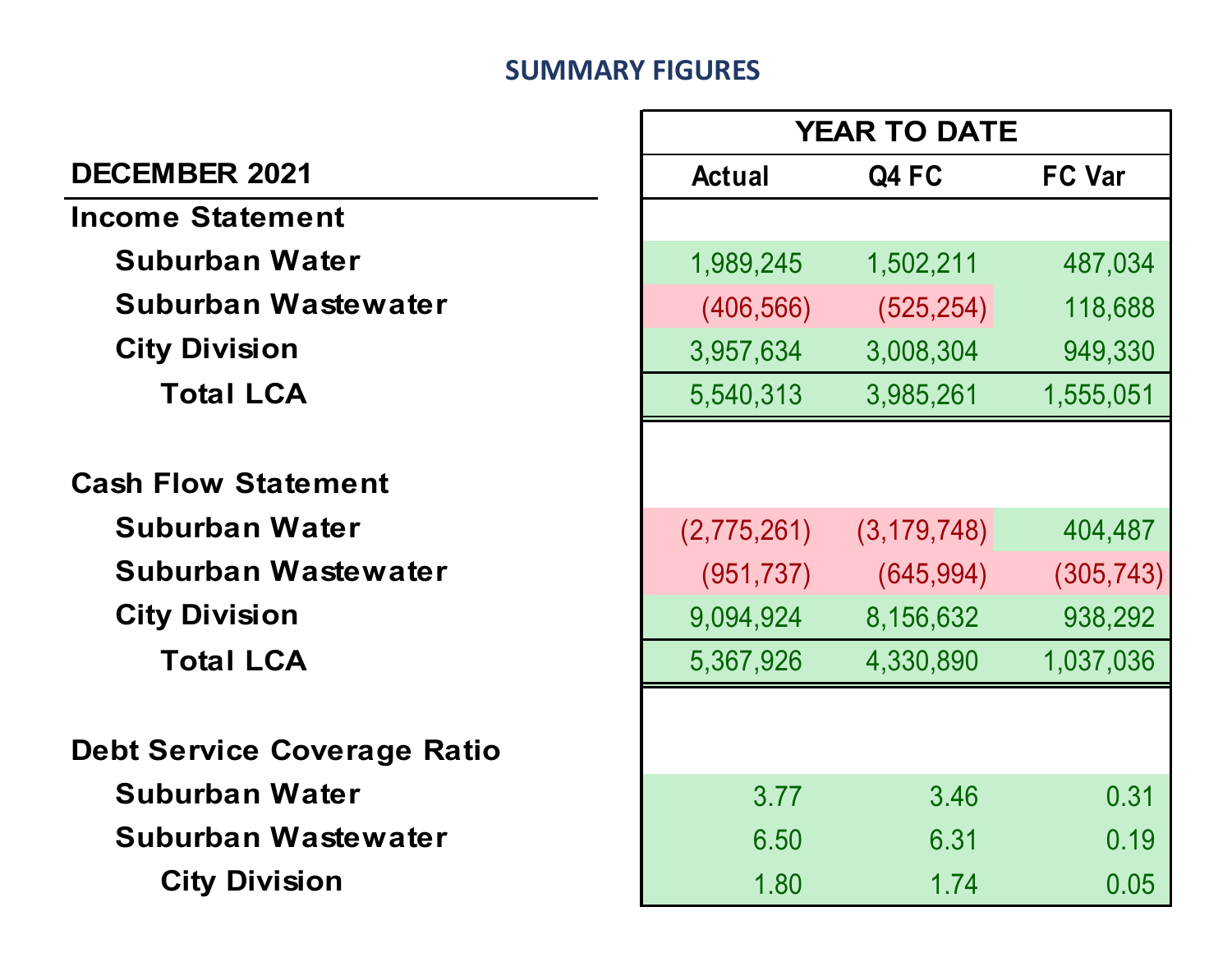#### **SUMMARY FIGURES**

г

|                                    | <b>FULL YEAR</b> |               |                |
|------------------------------------|------------------|---------------|----------------|
| <b>DECEMBER 2021</b>               | <b>Actual</b>    | <b>Budget</b> | <b>Bud Var</b> |
| <b>Income Statement</b>            |                  |               |                |
| <b>Suburban Water</b>              | 1,989,245        | 183,548       | 1,805,697      |
| Suburban Wastewater                | (406, 566)       | 1,175,879     | (1, 582, 445)  |
| <b>City Division</b>               | 3,957,634        | 865,692       | 3,091,942      |
| <b>Total LCA</b>                   | 5,540,313        | 2,225,119     | 3,315,194      |
|                                    |                  |               |                |
| <b>Cash Flow Statement</b>         |                  |               |                |
| <b>Suburban Water</b>              | (2,775,261)      | (3,490,153)   | 714,892        |
| <b>Suburban Wastewater</b>         | (951, 737)       | 2,321,828     | (3,273,565)    |
| <b>City Division</b>               | 9,094,924        | 4,663,547     | 4,431,377      |
| <b>Total LCA</b>                   | 5,367,926        | 3,495,222     | 1,872,704      |
|                                    |                  |               |                |
| <b>Debt Service Coverage Ratio</b> |                  |               |                |
| <b>Suburban Water</b>              | 3.77             | 1.20          | 2.57           |
| Suburban Wastewater                | 6.50             | 8.17          | (1.67)         |
| <b>City Division</b>               | 1.80             | 1.62          | 0.17           |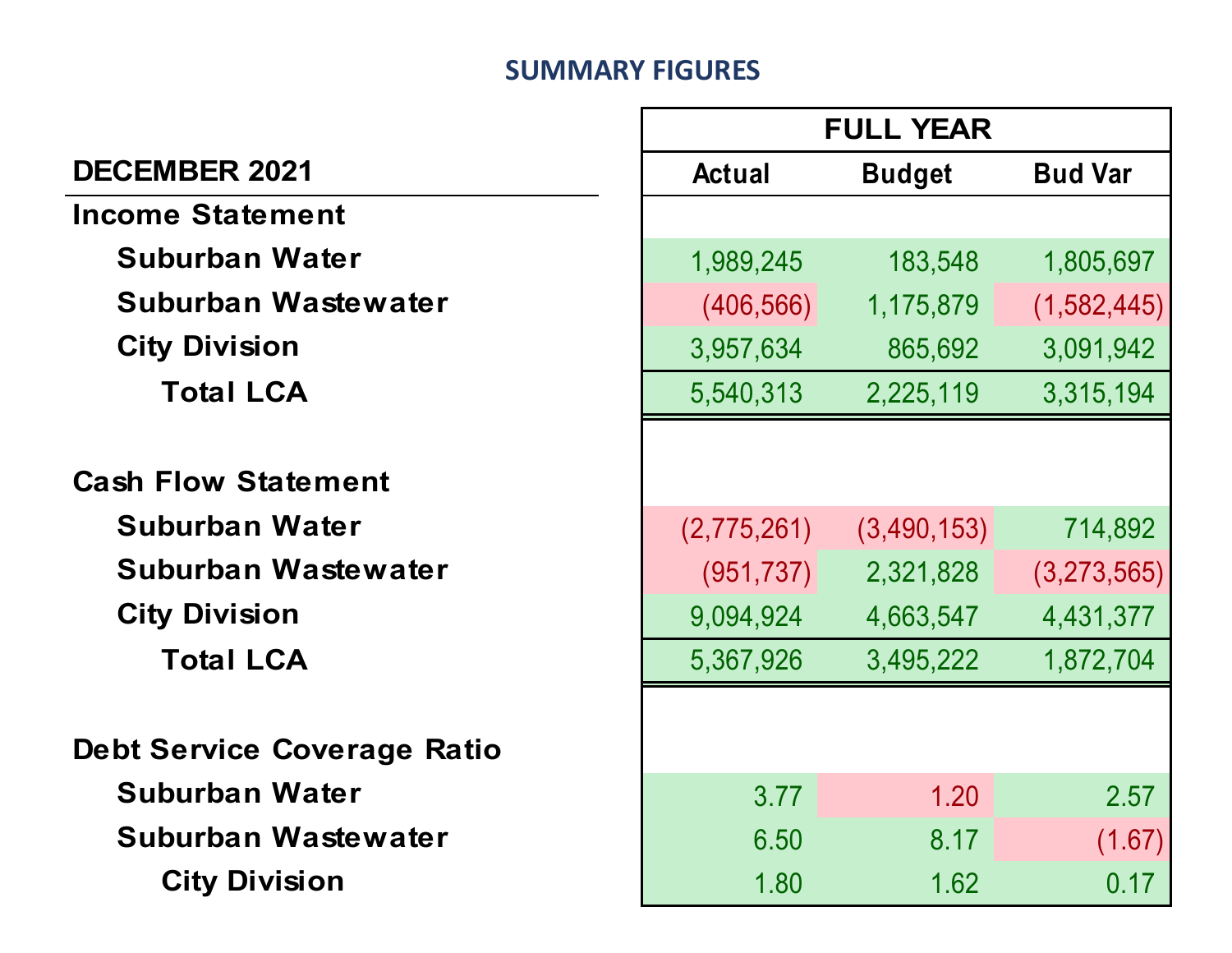# YTD Major Factors – Suburban Water

### NET INCOME

- $\bullet$ Positive
- $\bullet$  Better than FC by \$487k
	- Operating Revenues better by \$115k
	- Operating Expenses lower by \$379k
	- Financial unfavorable by \$7k

## CASH FLOWS

- $\bullet$ Positive,
- • Better than FC by \$404k
	- Cash from operations better \$498k
	- Changes in W/C favorable by \$21k
	- Financial unfavorable by \$4k
	- Capex higher by \$111k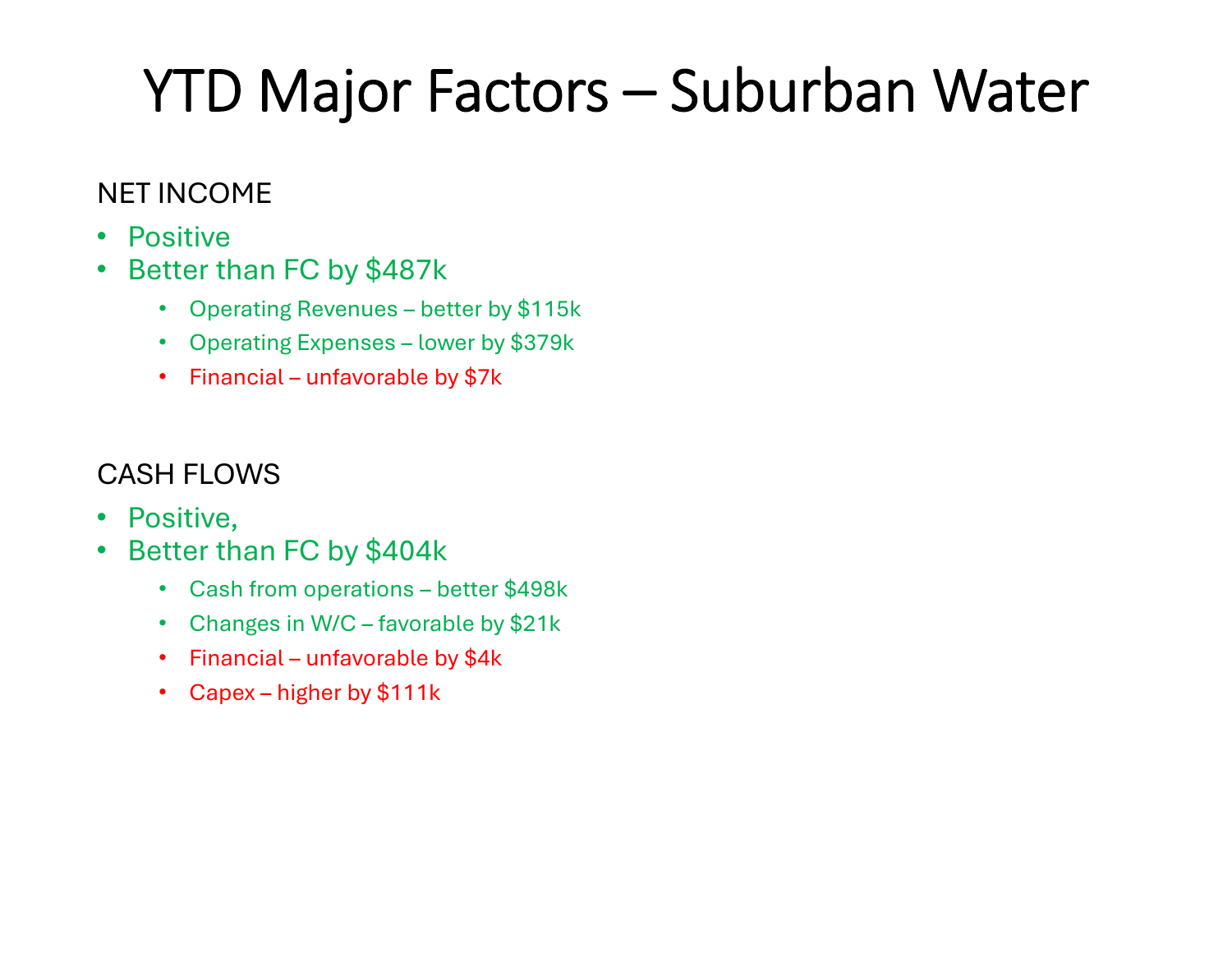## YTD Major Factors – Suburban Wastewater

### NET INCOME

- •Negative (Loss)
- $\bullet$  Better than FC by \$119k
	- Operating Revenues better by \$47k
	- Operating Expenses better by \$104k
	- Financial unfavorable by \$32k

### CASH FLOWS –

- Negative (Deficit)
- • Lower than FC by \$306k
	- Cash from operations better by \$198k
	- Changes in W/C unfavorable by \$18k
	- Financial Unfavorable by \$16k
	- Capex higher by \$470k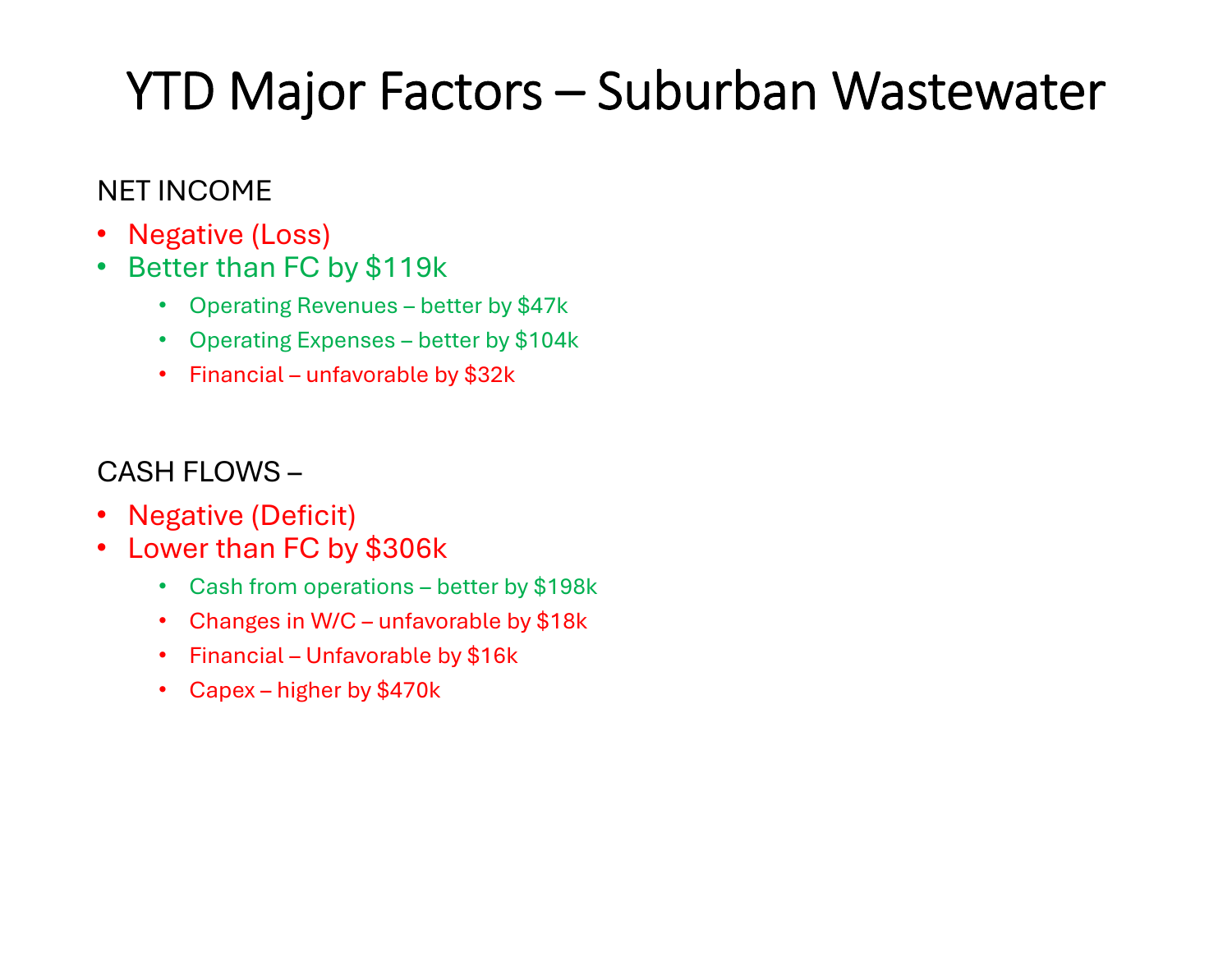# YTD Major Factors – City Division

### NET INCOME

- $\bullet$ Positive
- $\bullet$  Better than FC by \$949k
	- Operating Revenues lower by \$21k
	- Operating Expenses lower by \$881k
	- Financial better by \$89k

### CASH FLOWS

- $\bullet$ Positive
- $\bullet$  Better than FC by \$938k
	- Cash from operations better by \$754k
	- Changes in W/C better by \$119k
	- Financial better by \$2k
	- Capex lower by \$63k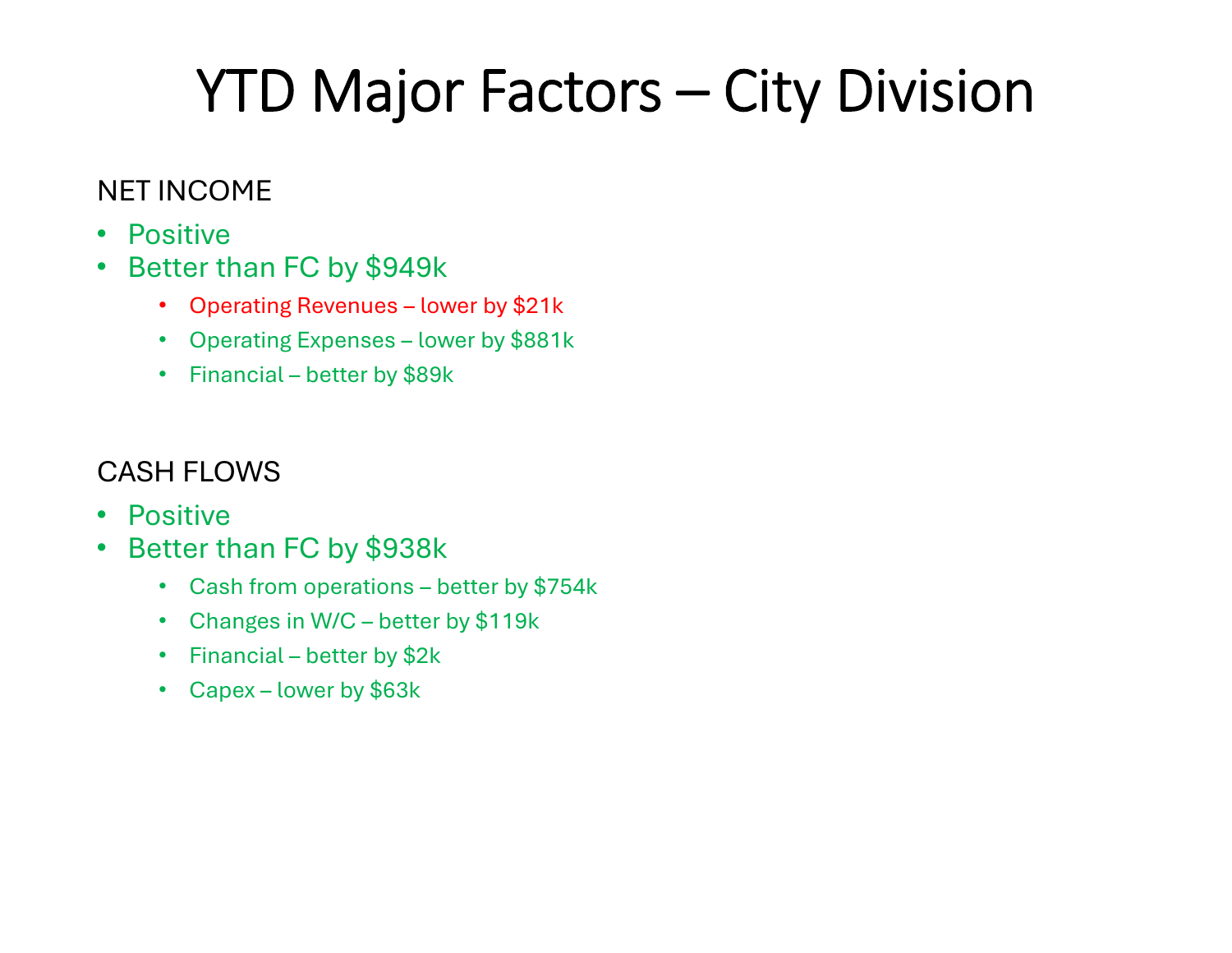#### **Operating Revenues Suburban Water**

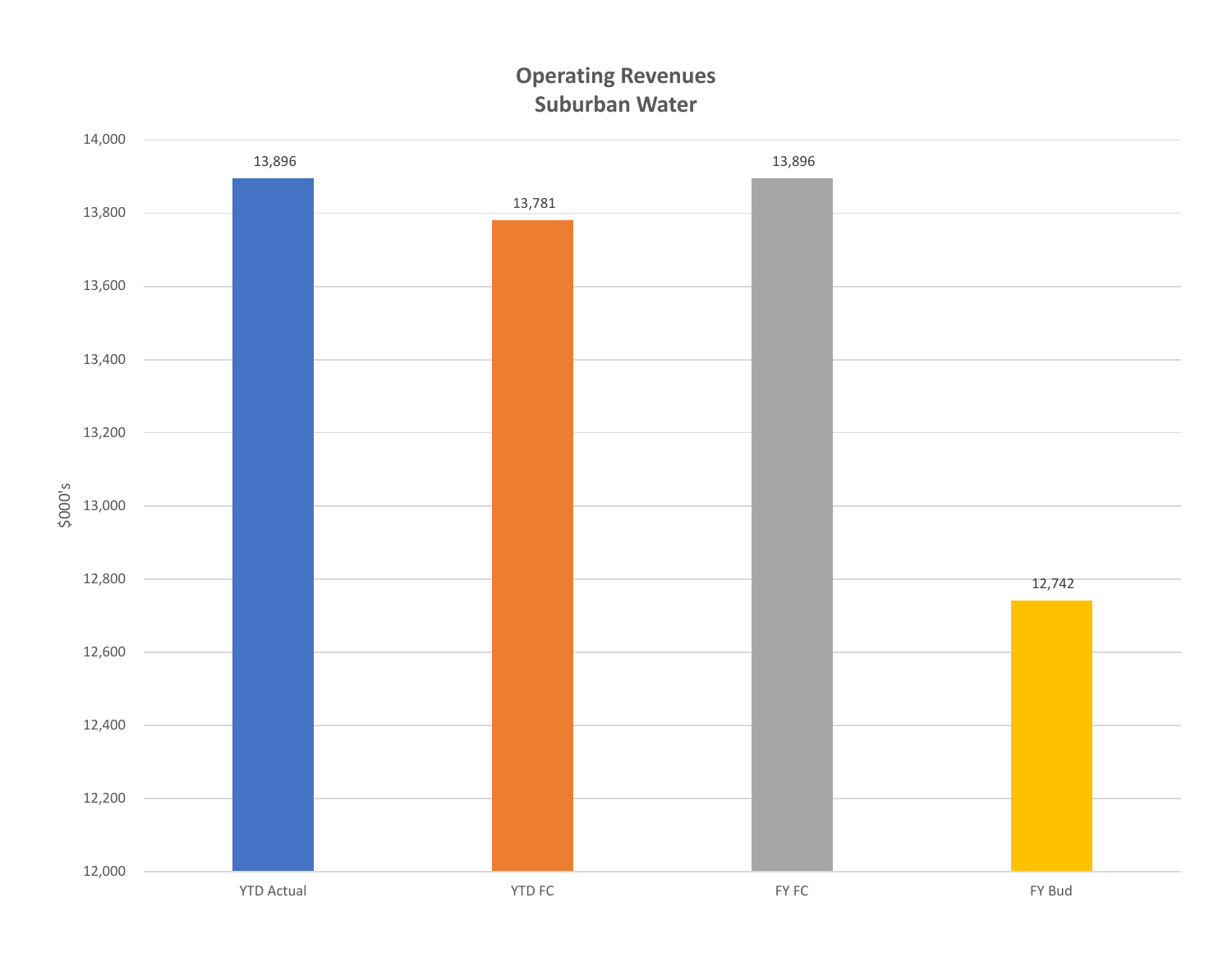#### **Operating Revenues Suburban WW**

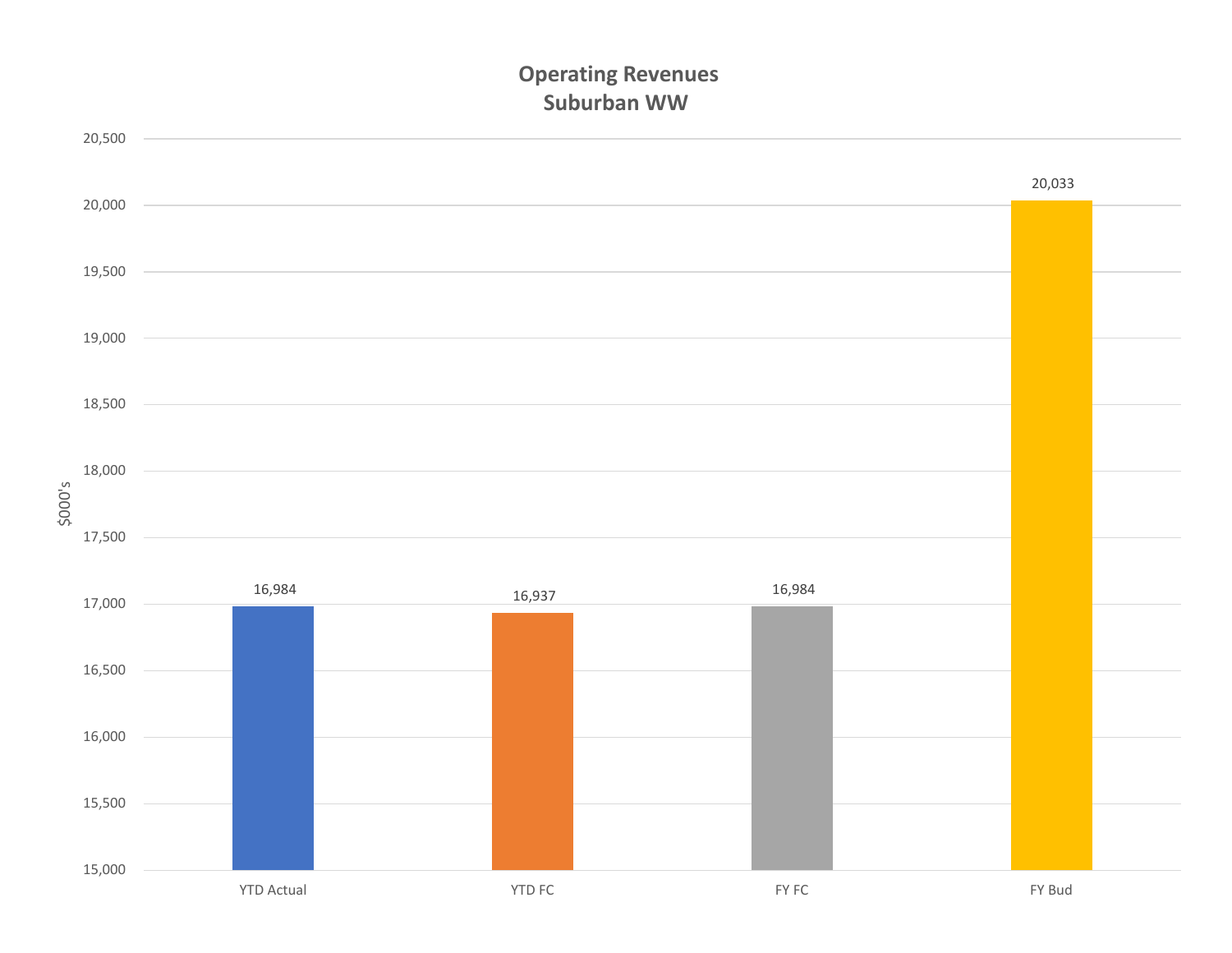#### **Operating Revenues City Division**

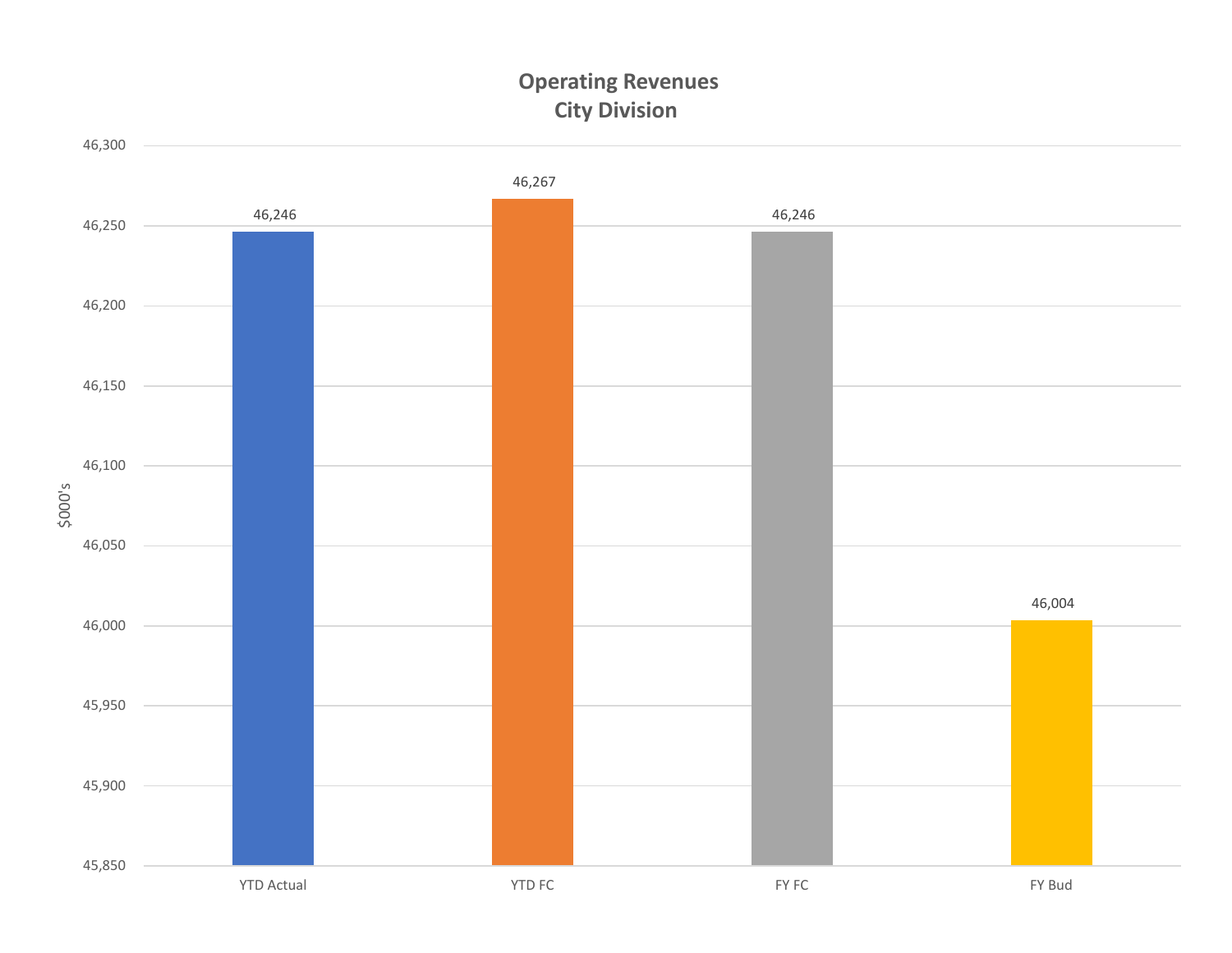#### **Operating Expenses Suburban Water**

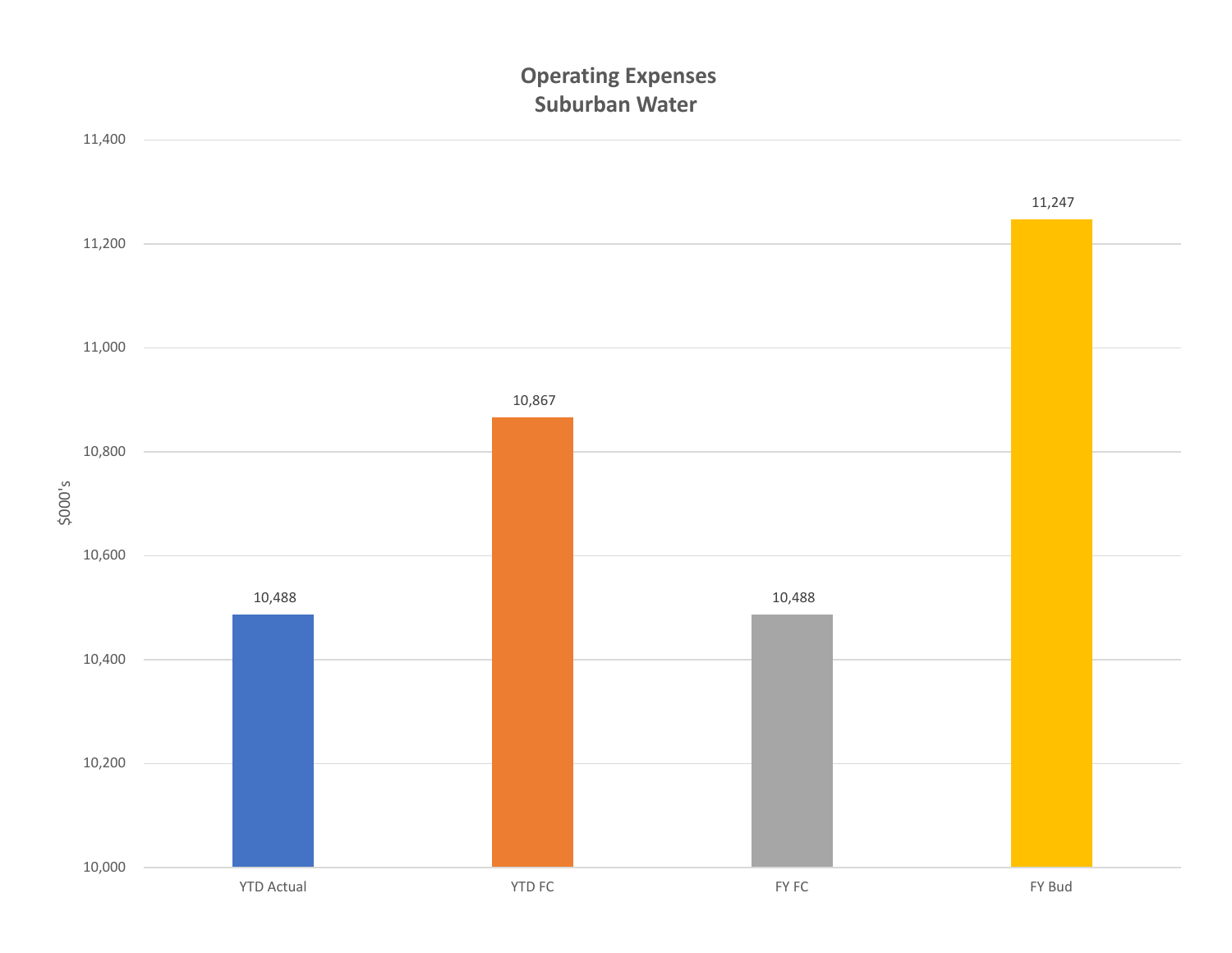#### **Operating Expenses Suburban WW**

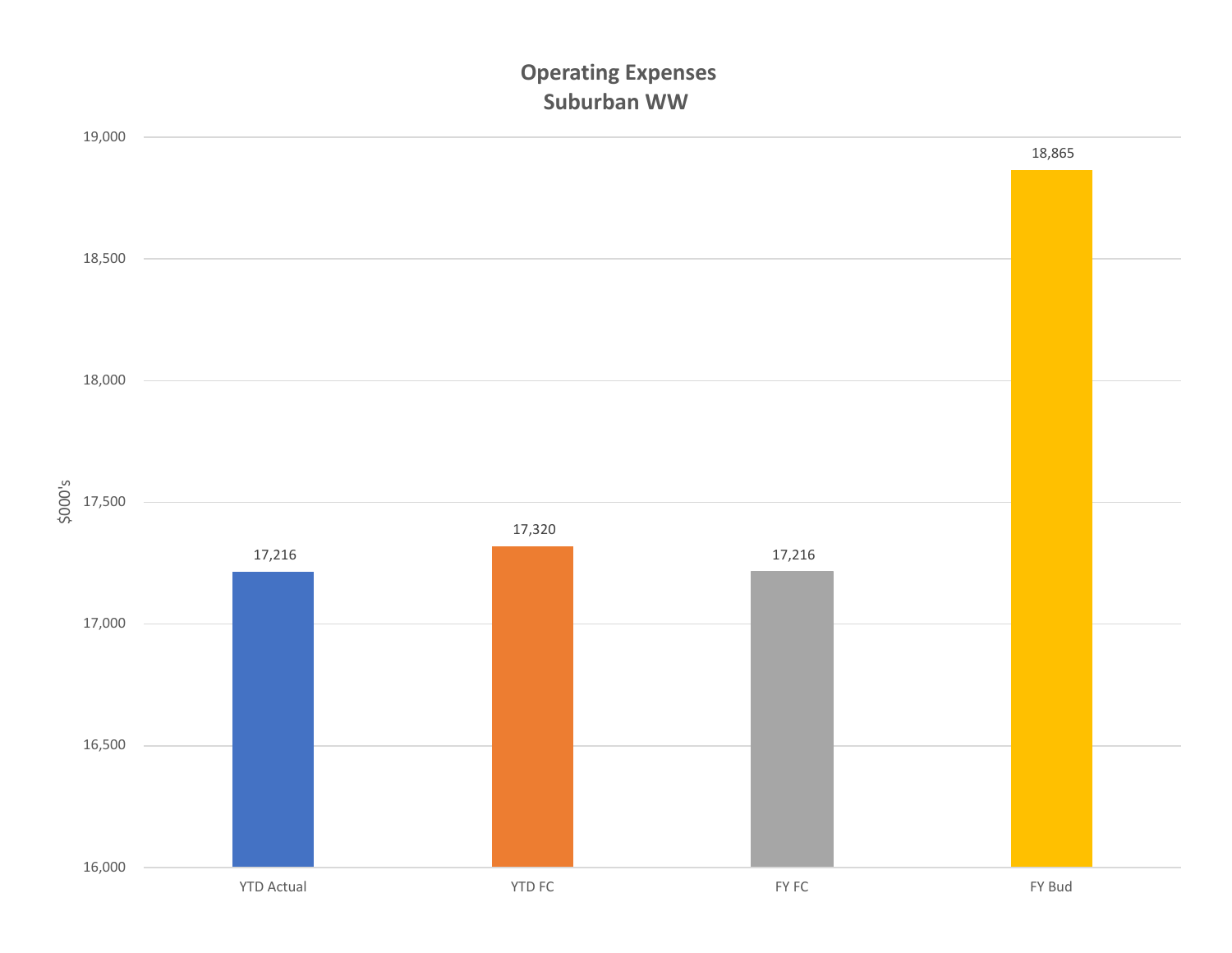#### **Operating Expenses City Division**

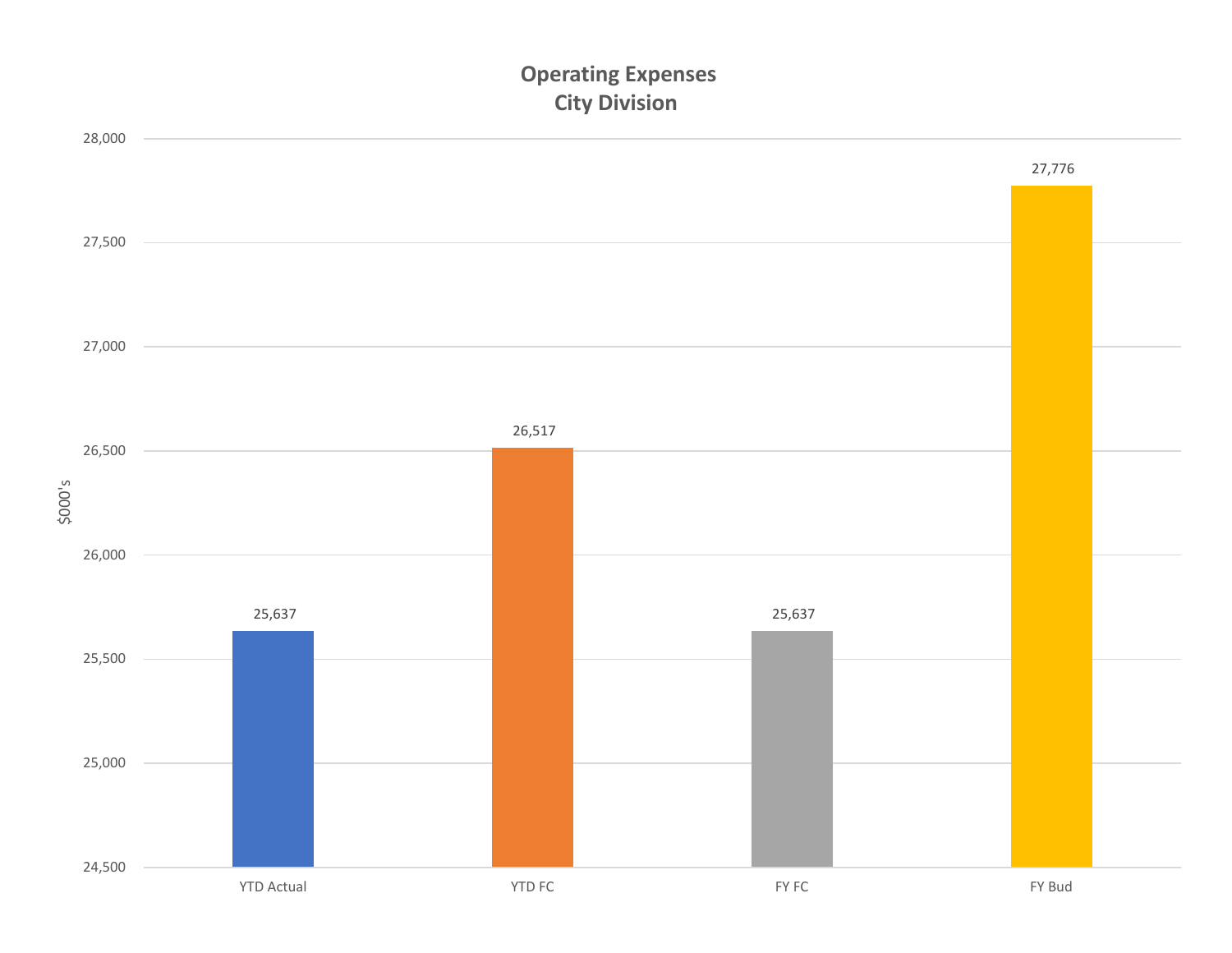



YTD Actual YTD FC FY FC FY Bud

4,800

FY Bud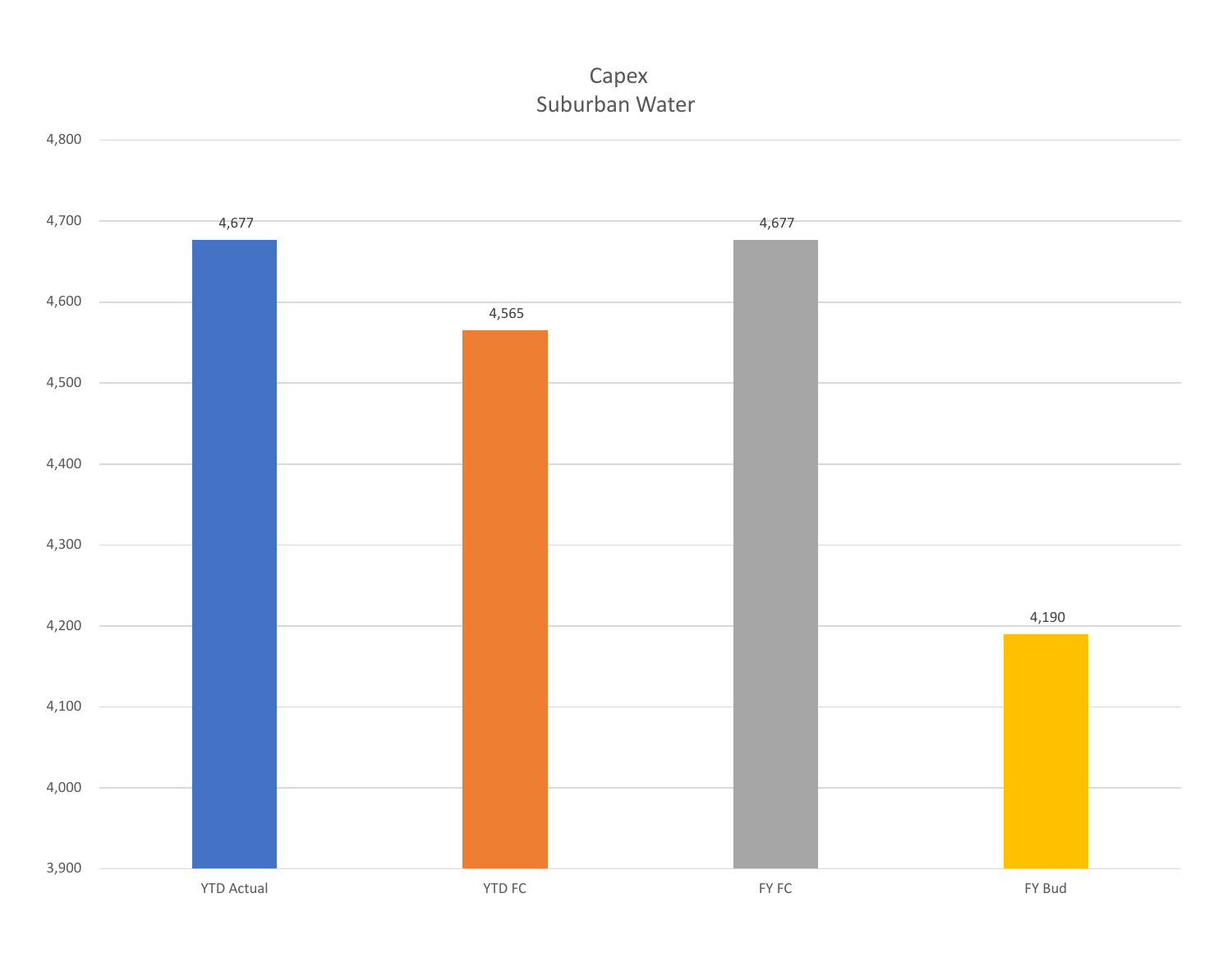#### Capex Suburban WW

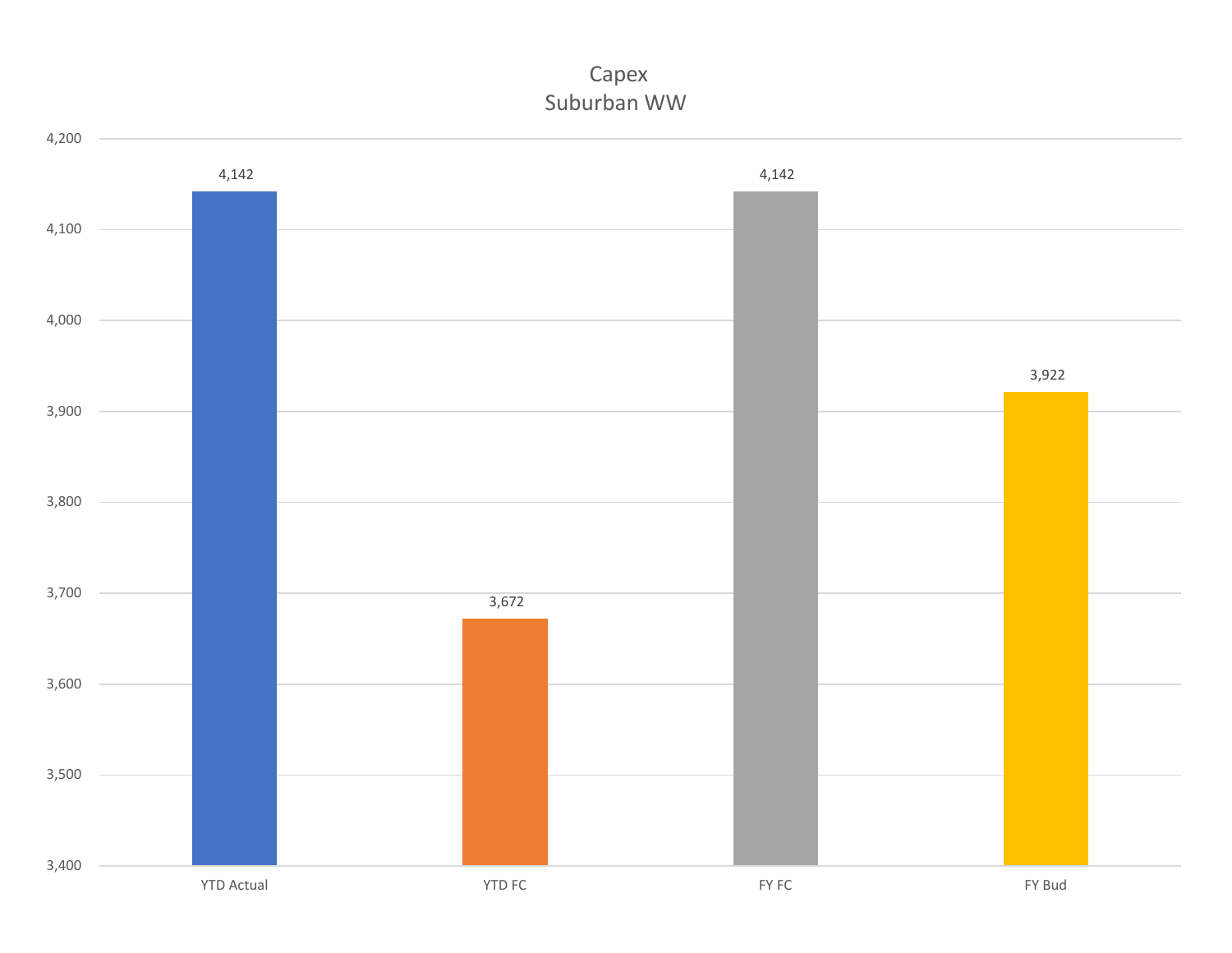#### Capex City Division

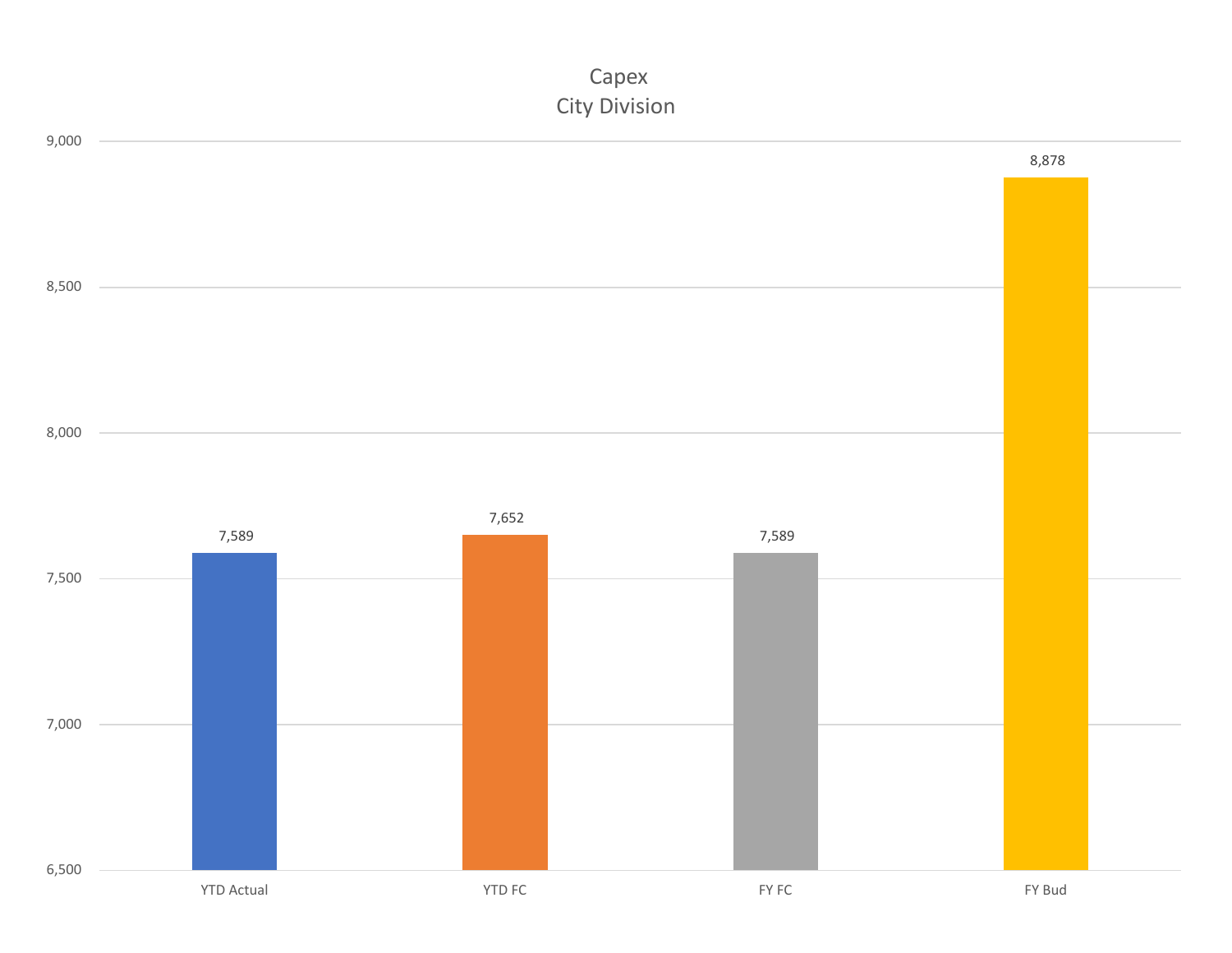# Major Capex Variances

- Arcadia Water Tank Replacement
- Kohler Pump Station
- Wynnewood WWTP
- WW Capacity Program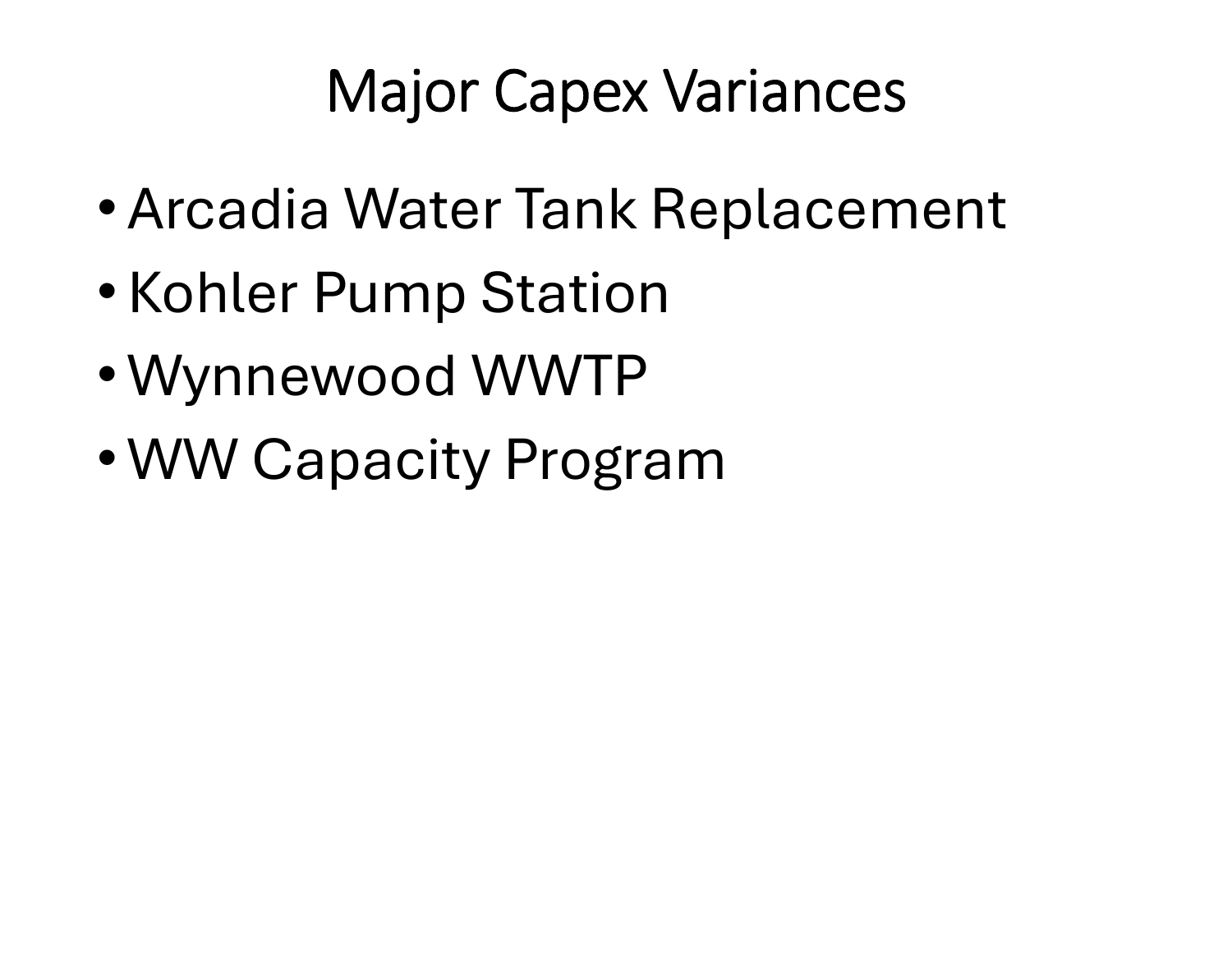## FORECAST VARIANCE SUMMARY

|                             | Sub W  | Sub WW | <b>City</b> | <b>LCA</b> |
|-----------------------------|--------|--------|-------------|------------|
| <b>Net Income</b>           |        |        |             |            |
| <b>Operating Revenues</b>   | 100.8% | 100.3% | 100.0%      | 100.2%     |
| <b>Operating Expenses</b>   | 96.5%  | 99.4%  | 96.7%       | 97.5%      |
| Non-Operating Inc/Exp       | 103.6% | 63.1%  | 183.4%      | 129.0%     |
| <b>Interest Expense</b>     | 100.3% | 109.1% | 99.5%       | 99.6%      |
| <b>Cash Flows</b>           |        |        |             |            |
| <b>Cash From Operations</b> | 116.9% | 103.0% | 102.9%      | 104.1%     |
| Debt Service & Financing    | 100.0% | 100.0% | 100.0%      | 100.0%     |
| Capex                       | 102.4% | 111.8% | 98.0%       | 103.3%     |
| Investing & Other           | 103.7% | 101.9% | 99.8%       | 100.8%     |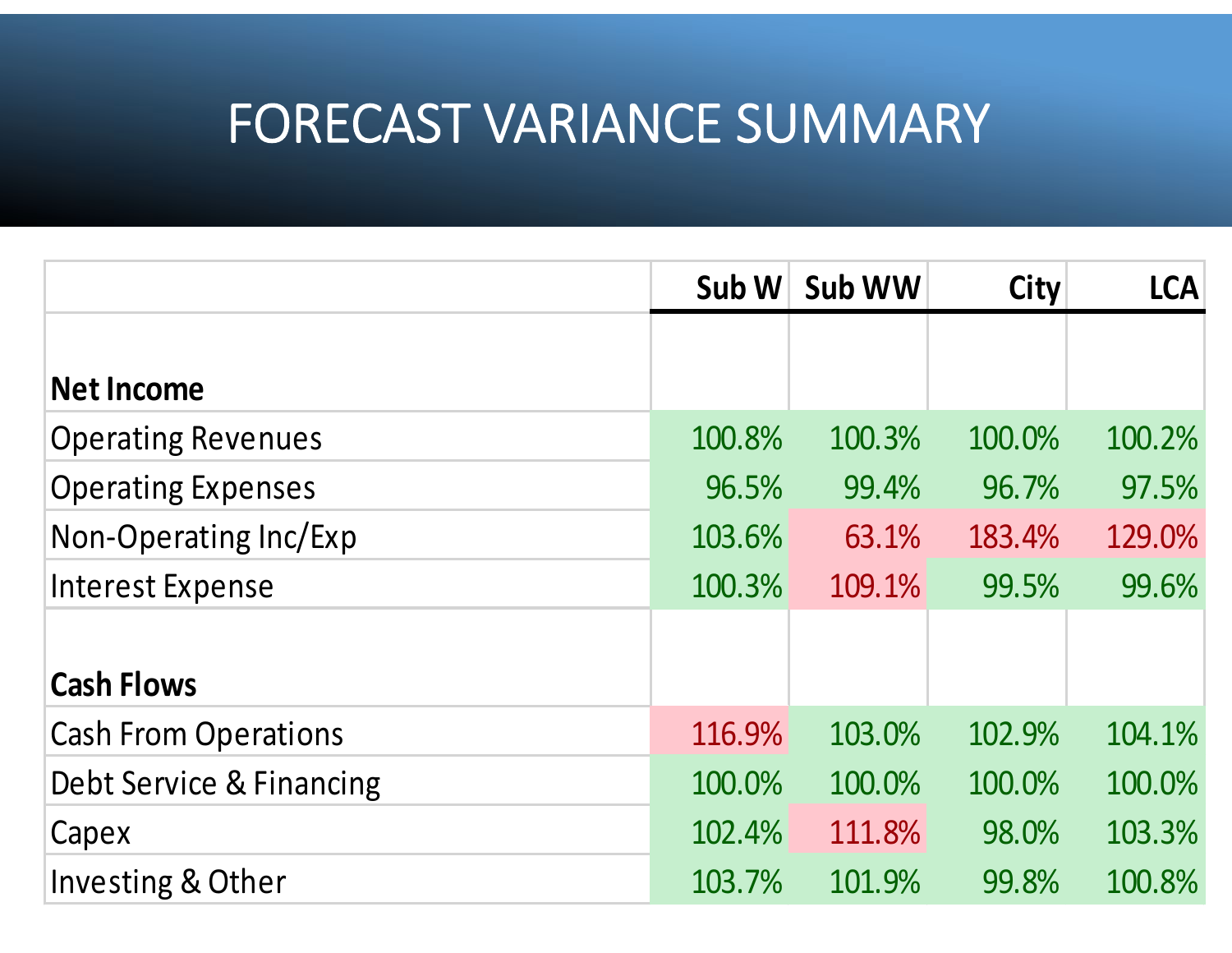#### **MAJOR KPIs**



Measures the profitability of the system. It shows whether the revenues are sufficient to cover the Operating Expenses including Depreciation FORMULA: Operating Revenues / Operating Expenses (including Depreciation)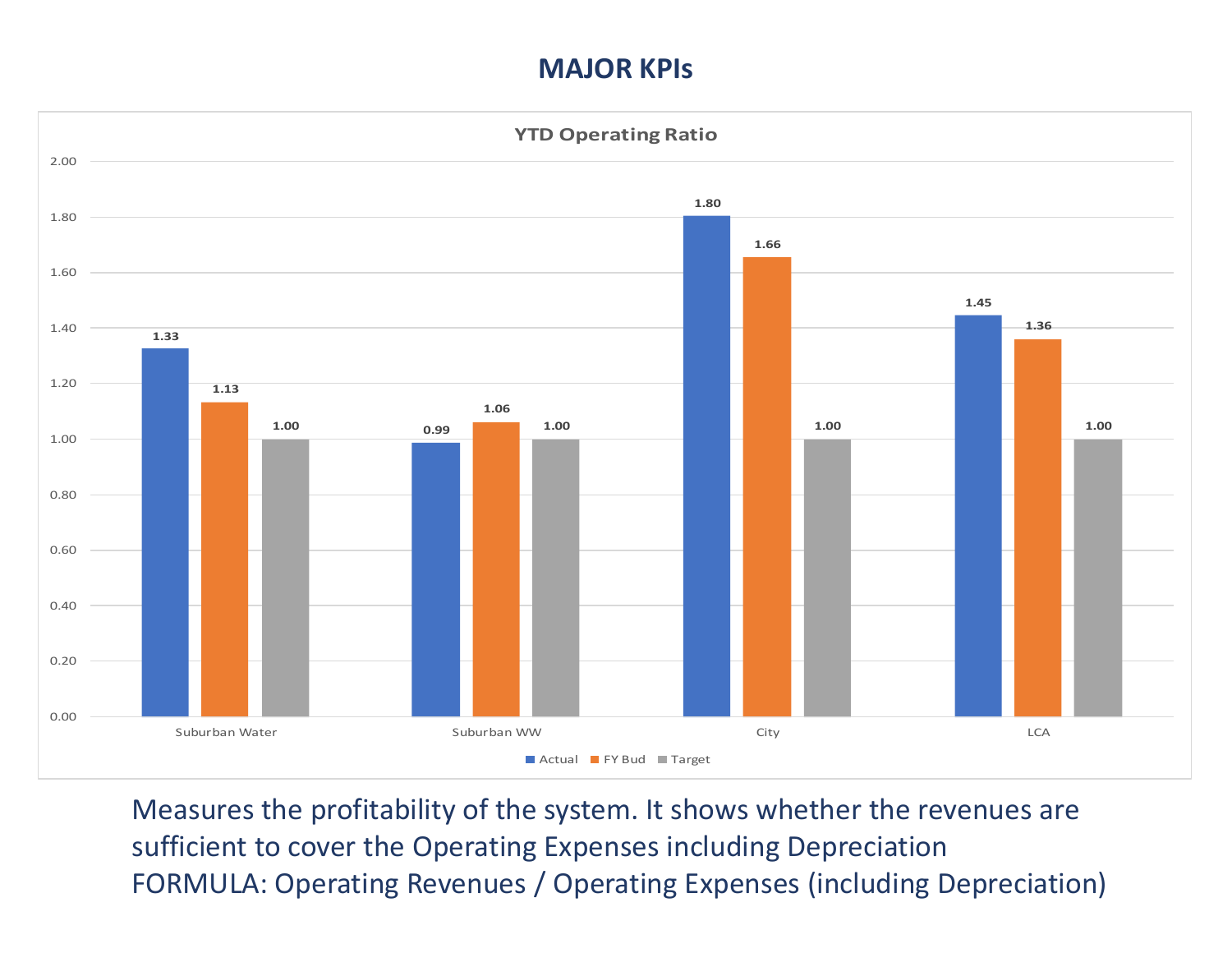#### **MAJOR KPIs**



This measures whether the revenues are sufficient to cover the Operating Expenses excluding Depreciation FORMULA: Operating Revenues / Operating Expenses (excluding Depreciation)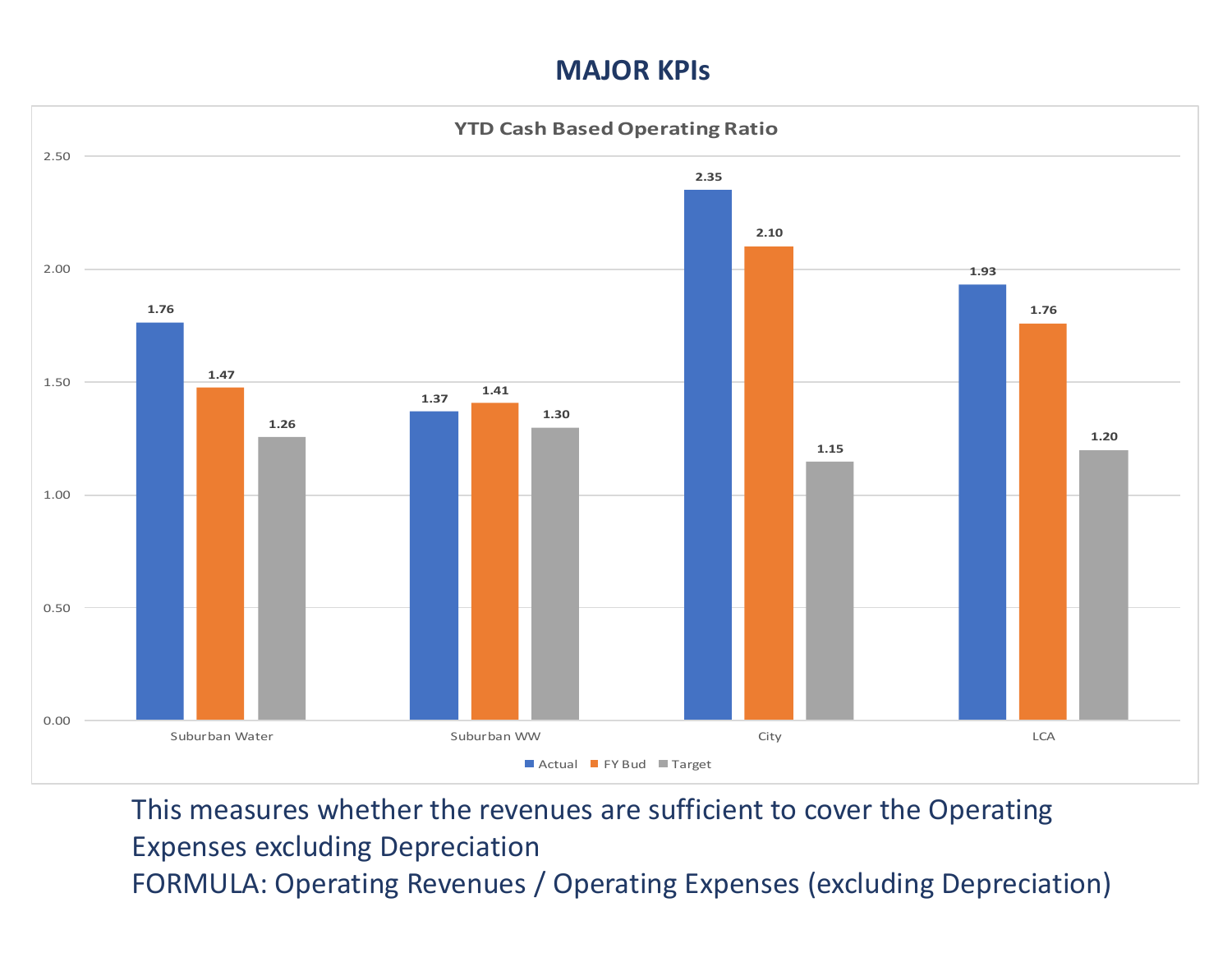#### **MAJOR KPIs**



This measures the ability to pay debt service FORMULA: Net Cash Before Debt Service / Debt Service